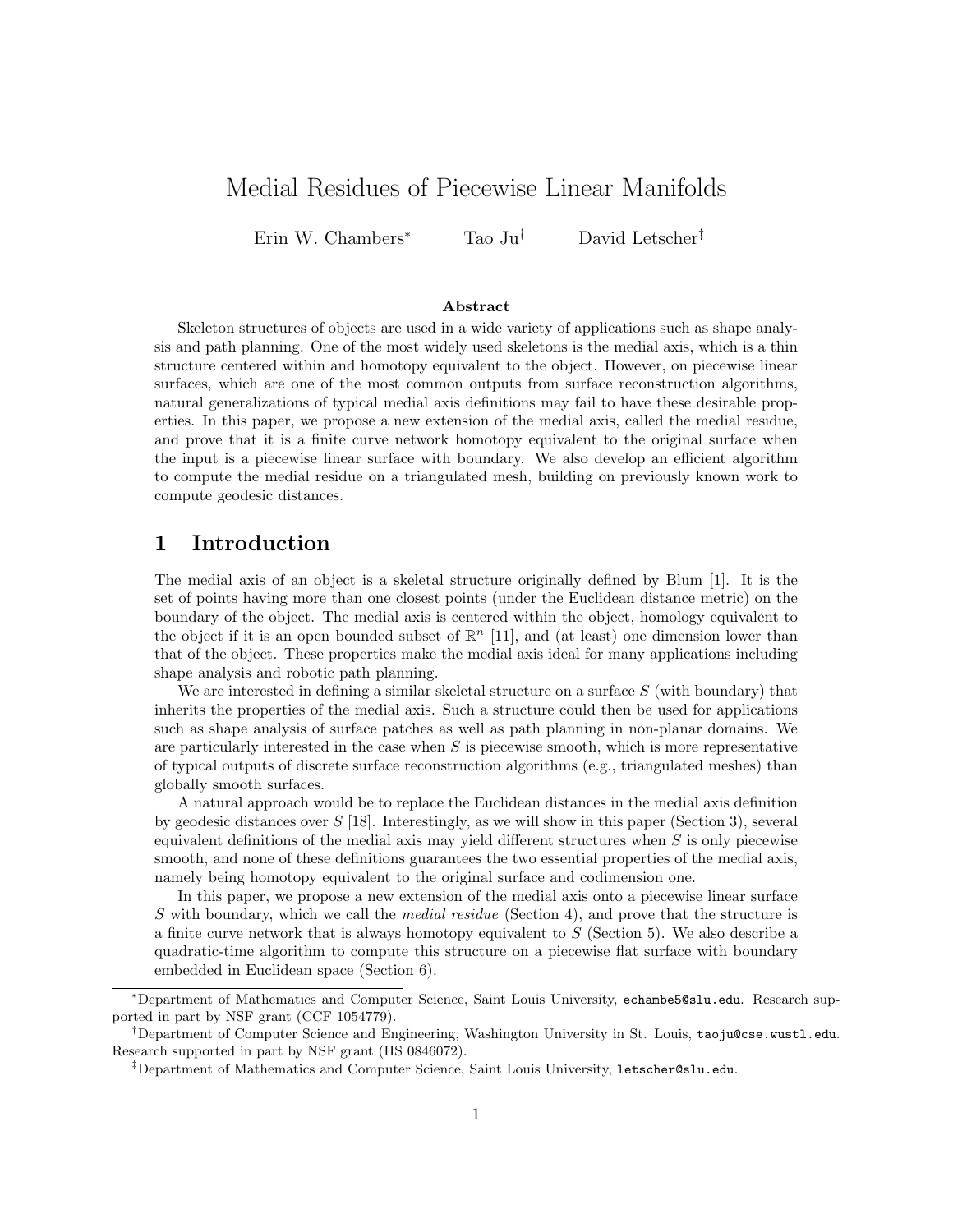

Figure 1: Left: Illustration of left and right curve angles. Right: at a concave vertex  $p$ , there may be infinitely many geodesic paths to the boundary (such as  $\gamma_1, \gamma_2, \gamma_3$ ) sharing a common outgoing direction, but only one of them  $(\gamma_2)$  can be straight. Shaded region is the shadow rooted at p, made up of points whose shortest paths to the boundary go through  $p$ .

# 2 Background and Definitions

We assume the reader is familiar with classical definitions of manifold topology, which can be found in books such as [8, 14, 3]. We shall only review definitions that are specifically relevant to our work.

A piecewise linear surface is a 2-manifold (with boundary) with a piecewise linear structure, whose presentation consists of a finite number of triangles glued together along with an intrinsic distance metric on each triangle that is a linear map. Our algorithmic results work in a more restricted class of *piecewise flat surface*, where the piecewise linear structure comes from an embedding of a triangulation of M into  $\mathbb{R}^3$ , so that each triangle will be isometric to a triangle in  $\mathbb{R}^2$ .

Given a vertex  $v$  of a piecewise linear surface which is contained in more than two triangles, let  $\{f_1, f_2, \ldots, f_k\}$  be the faces to which v belongs, where  $\theta_i(v)$  is the interior angle of  $f_i$  at vertex v. The total angle is the sum of all of these angles,  $\theta(p) = \sum_i \theta_I(v)$ . The curvature at v is the value  $2\pi - \theta(p)$ . A vertex is said to be *convex*, flat or *concave* if its curvature is positive, zero or negative.

A curve (or path) is (the image of) a map  $p:[0,1] \to M$ ; the length of the curve is generally the length of the image in  $M$ . A curve is a *geodesic* if it is locally shortest; in other words, no perturbation of the curve will result in a shorter curve. On a piecewise linear surface, geodesics and shortest paths are themselves piecewise linear maps. We say a curve  $\gamma$  bisects a piecewise differentiable curve X at time t if  $\gamma(t) \in X$  and the two angles bounded by  $\gamma$  and the tangent of X at  $\gamma(t)$  are equal. The *curve angles*  $\theta_l$  and  $\theta_r$  of a point p on a piecewise linear curve  $\gamma$  are the two angles to the left and right of the curve at p, where  $\theta_l + \theta_r$  is the total vertex angle at that point  $p$  (see Figure 1 left).

A curve  $\gamma$  is considered *straight* if for each point  $p \in \gamma$ , the left and right curve angles are equal. This definition was introduced by Polthier and Schmies [15]. It is worth noting that Polthier and Schmies used the term "straight geodesic", and not simply straight. However, their straight geodesics might in fact not be geodesic (for example, it can go through a convex vertex). In this paper, the term straight geodesic will be used to denote a curve that is both straight and geodesic. Note that although there may be infinitely many geodesic paths to the boundary that go through a concave vertex  $p$ , only one of them is straight (see Figure 1 right). We call the region made up of points whose shortest paths to the boundary go through  $p$  the shadow rooted at  $p$  (shaded region in Figure 1 right).

# 3 The Medial Axis

Let  $X$  be a shape in Euclidean space. There are a variety of equivalent ways in which the medial axis of  $X$  could be defined. We will consider the following three: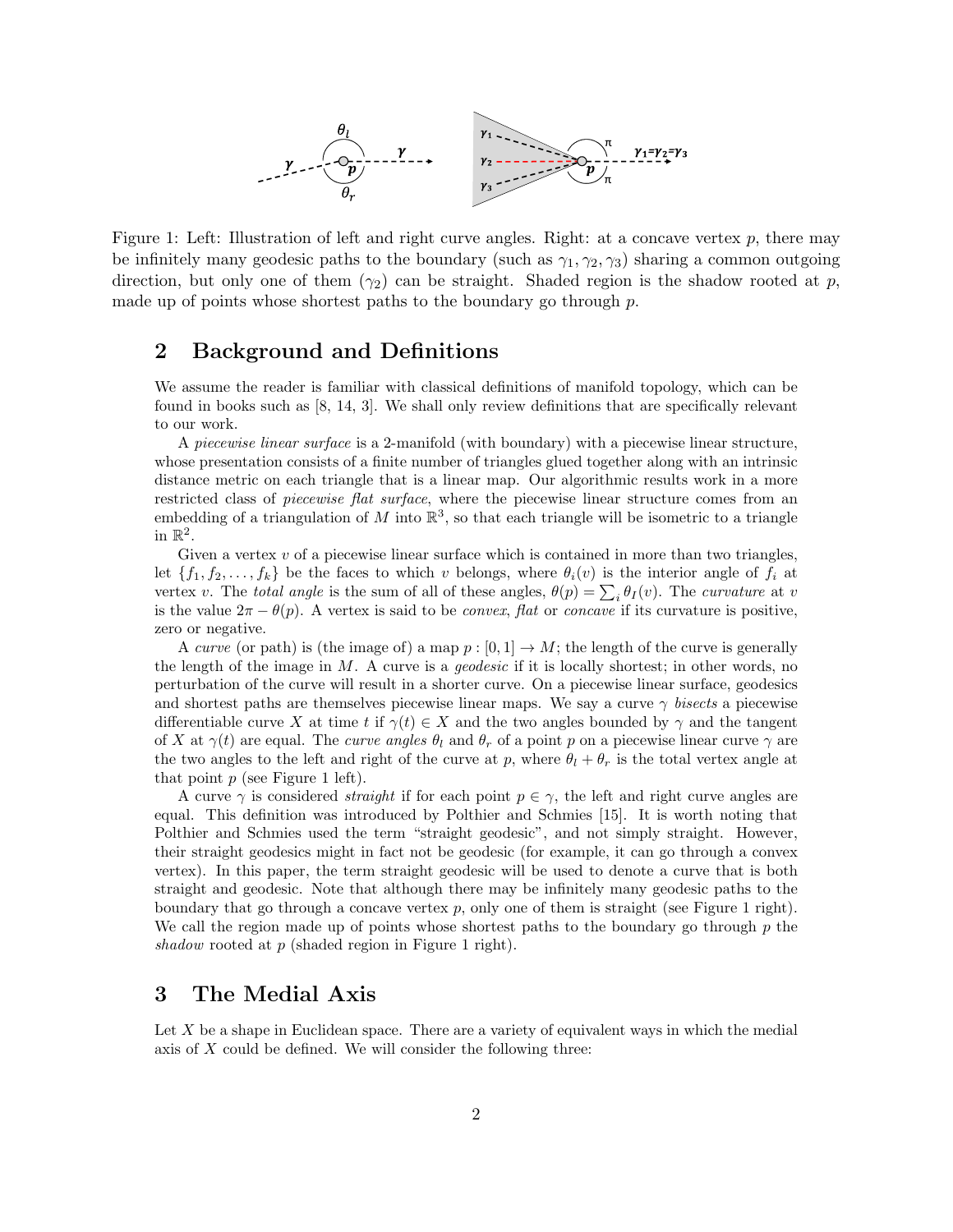- 1. Most commonly, the medial axis is defined as the set of points without a unique closest point on the boundary of the shape:  $\mathcal{M}^{CP} = \{x \in X \mid \exists \text{ unique } y \in \partial X \text{ with } d(x, \partial X) = d(x, y)\}\$
- 2. Alternatively, the medial axis is the set of points without a unique shortest path to the boundary of the shape:  $\mathcal{M}^{SP} = \{x \in X \mid \exists \text{ shortest paths } \gamma_1 \neq \gamma_2 \text{ from } x \text{ to } \partial X\}$
- 3. The medial axis is also the set of points without a unique direction for shortest paths to the boundary of the shape. We say two paths  $\gamma_1$  and  $\gamma_2$  with  $\gamma_1(0) = \gamma_2(0)$  start in the same direction if there exists some  $\epsilon > 0$  such that for all  $t < \epsilon$ ,  $\gamma_1(t) = \gamma_2(t)$  (or the curves can be reparameterized so that this holds):  $\mathcal{M}^{SPD} = \{x \in X \mid \exists \text{ shortest paths } \gamma_1, \gamma_2 \text{ from } x \text{ to } \partial X\}$ that do not start in the same direction}

The above definitions are all equivalent when  $X$  is a smooth manifold in any dimension:

**Lemma 3.1.** If X is a smooth manifold then  $M^{CP} = M^{SP} = M^{SPD}$ .

*Proof.* We first consider  $\mathcal{M}^{SP}$  and  $\mathcal{M}^{SPD}$ . On a smooth manifold, given any point and any direction, there is a unique geodesic in that direction [3]. Therefore, no point can have two geodesics that begin in the same direction, so  $\mathcal{M}^{SP} = \mathcal{M}^{SPD}$ .

Now consider  $\mathcal{M}^{CP}$ . We know that  $\mathcal{M}^{CP} \subseteq \mathcal{M}^{SP}$ , since any point with two distinct closest points on the boundary must have two distinct shortest paths to the boundary. To show that  $M^{SP} \subseteq M^{CP}$ , we consider a point  $x \in M^{SP}$ . If  $x \notin M^{CP}$ , then it must have two shortest paths to the same point closest on the boundary. But since we are on a smooth manifold (so the boundary is also smooth), both curves must meet  $\partial X$  perpendicularly, which means they must be the same curve, giving a contradiction.  $\Box$ 

However, when  $X$  is piecewise smooth, these three definitions yield different structures. More precisely, if  $X$  is any path metric space (where distances are realized by shortest paths), then we have the following relationship:

**Lemma 3.2.** If  $X$  is any path metric space (where distances are realized by shortest paths), then  $M^{CP} \subset M^{SP}$  and  $M^{SPD} \subset M^{SP}$ .

Proof. The first inclusion follows from the fact that any point with at least two different closest points on the boundary will necessarily have at least two distinct paths to the boundary. The second inclusion follows because any point with at least two shortest paths that begin in different directions also have two different shortest paths to the boundary.  $\Box$ 

More importantly, however, we will demonstrate that there are situations where none of the three definitions satisfy the desired properties of being one dimension lower than and homotopy equivalent to X.

First, consider the heart-shaped surface in Figure 2, which has an interior hole on top of a cylindrical protrusion. Note that  $\mathcal{M}^{CP}$  excludes points like x in the picture, which has a single closest point q on the boundary (a  $C^0$  corner point) but two shortest paths to q that go around the cylinder. As a result,  $\mathcal{M}^{\tilde{CP}}$  consists of two disconnected components. On the other hand, x is included in  $\mathcal{M}^{SP}$  and  $\mathcal{M}^{SPD}$ .

Next, consider the oval-shaped surface in Figure 3 (a). The surface has a concave vertex  $v$ with a large negative curvature that happens to have two shortest paths to two distinct boundary points (a non-generic situation). Since each point in the shadow rooted at  $v$  (shaded region in (b)) would have two distinct shortest paths to the boundary, both  $\mathcal{M}^{CP}$  and  $\mathcal{M}^{SP}$  include the 2-dimensional shadow region. On the other hand, since any point in the shadow has a unique shortest path direction (that follows the geodesic to v), the entire shadow is excluded in  $\mathcal{M}^{SPD}$ , and  $\mathcal{M}^{SPD}$  has an isolated vertex v that is disconnected from the rest of  $\mathcal{M}^{SPD}$ .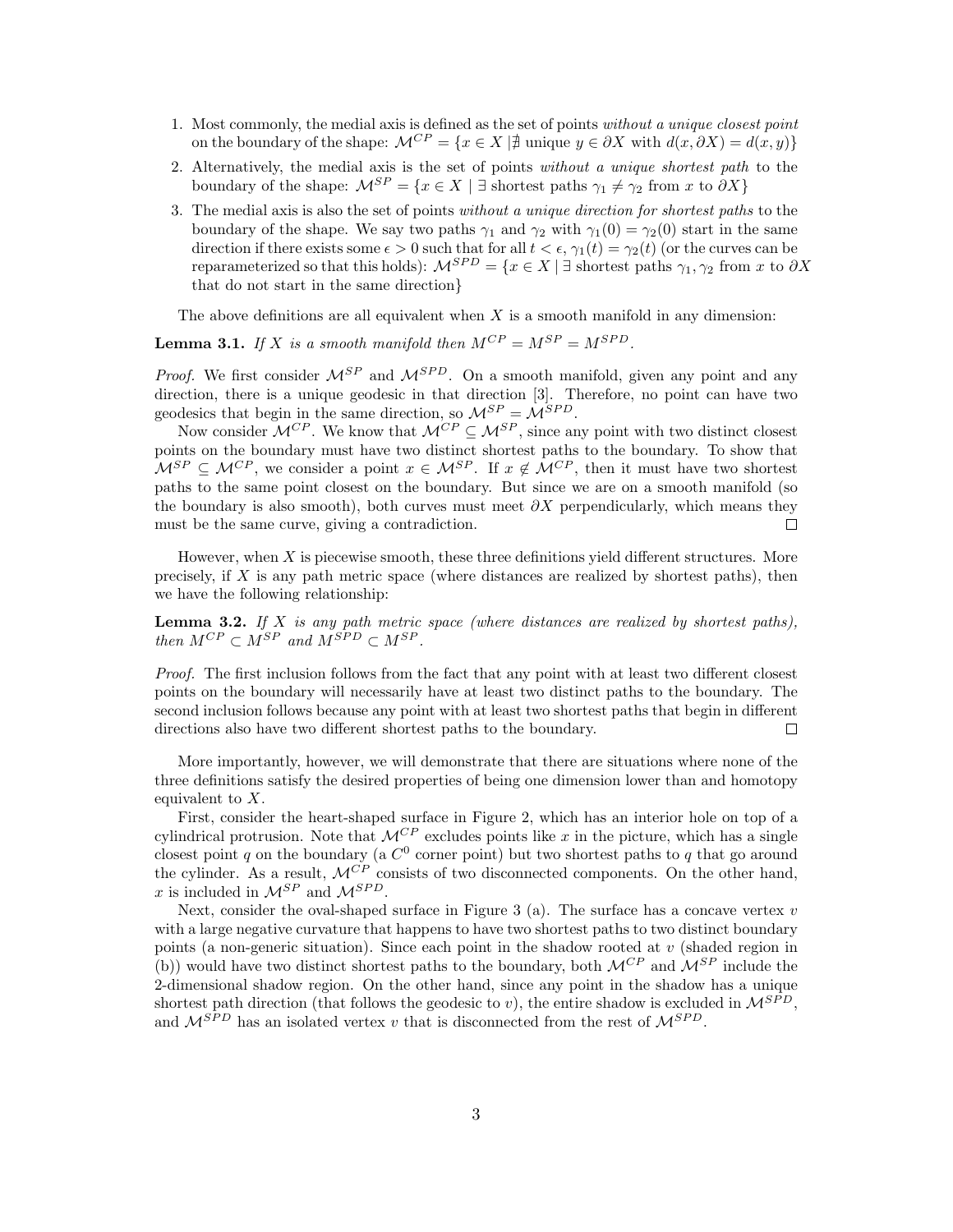

Figure 2: An example where  $\mathcal{M}^{CP}$  (red) is not homotopy equivalent to the surface, but  $\mathcal{M}^{SP}$  and  $\mathcal{M}^{SPD}$  are.

# 4 The Medial Residue

We now define our structure, called the medial residue, which is equivalent to existing definitions of the medial axis on a smooth manifold but possesses the desired properties of homotopy equivalence and co-dimension one on a piecewise linear surface. To make it clear that we are considering surfaces and not arbitrary manifolds from now on, we will use  $S$  instead of  $X$  to represent the shape.

We note that our medial residue is well defined on piecewise smooth manifolds, and that the majority of our results hold in these settings. However, our proof about homotopy and dimension holds only for piecewise linear surfaces, although we conjecture that the properties hold in more general settings as well.

The starting point of our definition is  $\mathcal{M}^{SPD}$ , which is more complete than  $\mathcal{M}^{CP}$  in our first example (Figure 2) and remains low dimension in the second example (Figure 3). Our goal is to add low-dimensional components to  $\mathcal{M}^{SPD}$  to restore the homotopy equivalence. Observe that, in our second example, the disconnection in  $\mathcal{M}^{SPD}$  takes place in the shadow rooted at a concave vertex  $v \in \mathcal{M}^{SPD}$ , where the shortest paths from a point x in the shadow to the boundary would agree for some time and then diverge at  $v$ . Since we cannot include the entire shadow, which is 2-dimensional, we wish to keep one representative curve. A natural choice of such curve would be one that is "centered" with respect to the two diverging shortest paths at v. More precisely,

**Definition 4.1.** The medial residue, MR consists of any point  $x \in S$  such that either  $x \in S$  $\mathcal{M}^{SPD}$  or where there are two distinct shortest paths from x to the boundary,  $\gamma_1$  and  $\gamma_2$ , parameterized by arc length, which first intersect  $\mathcal{M}^{SPD}$  at  $v = \gamma_1(t) = \gamma_2(t)$  such that  $\gamma = \gamma_1([0, t])$  $\gamma_2([0,t])$  is straight and bisects the angle between the tangents of the two shortest paths from v to the boundary that are nearest to  $\gamma$  on its left and right side.

The definition for a point  $x \in \mathcal{MR} \setminus \mathcal{M}^{SPD}$  is illustrated in Figure 4 (a). Note that, by definition, every point on the common segment  $\gamma$  of the shortest paths from x to the boundary is also included in  $MR \setminus M^{SPD}$ . In fact,  $MR \setminus M^{SPD}$  consists of straight geodesics that bisect shortest path directions at concave vertices of  $M^{SPD}$ . Figure 4 (b) gives a generic picture of  $MR$  at a concave vertex of  $M^{SPD}$ . The multiple shortest path directions divide the local neighborhood of the vertex radially into sectors. Each sector is bisected either by a curve in  $\mathcal{M}^{SPD}$  (solid red line), if the sector's interior angle is less than  $2\pi$ , or otherwise by a curve in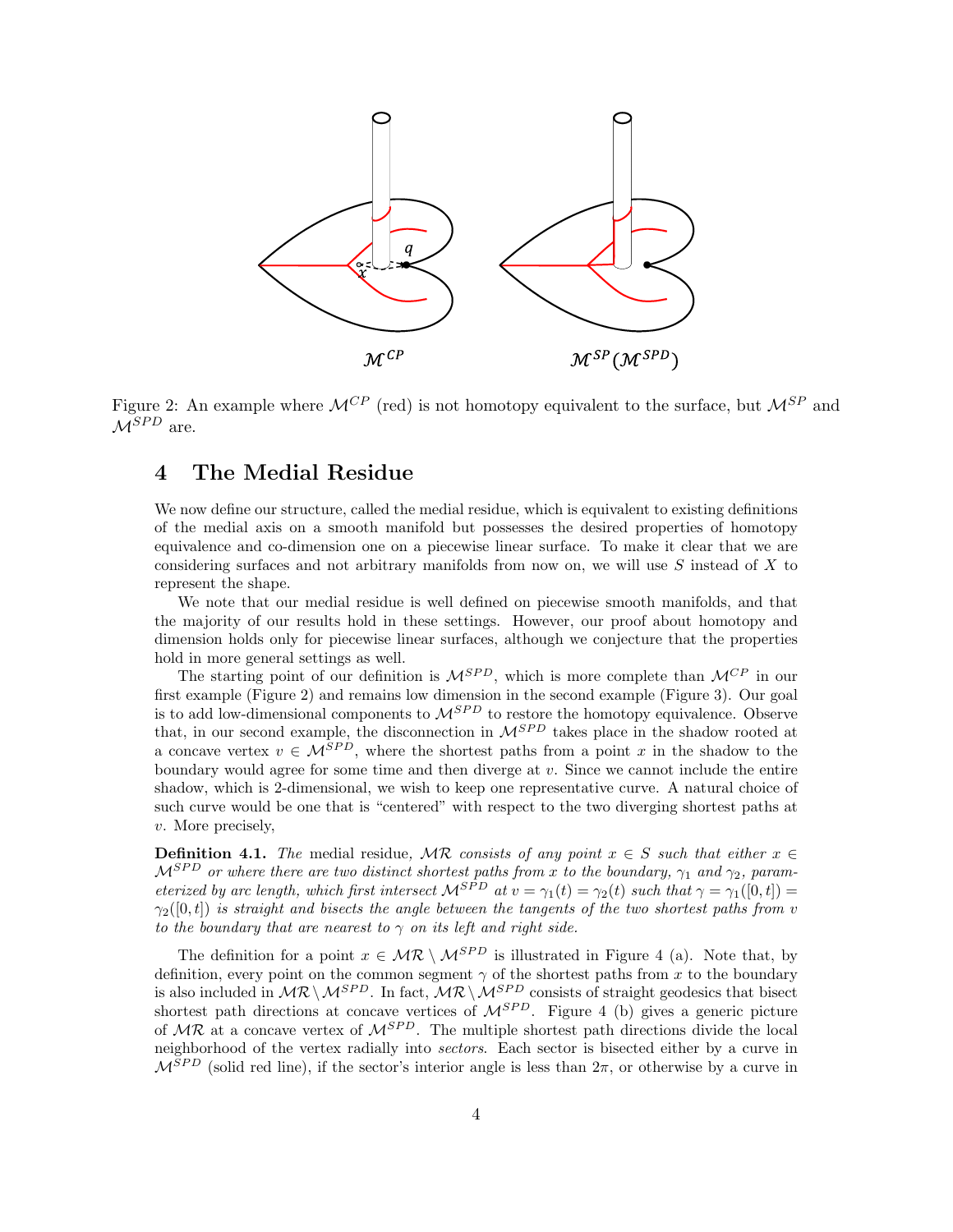

Figure 3: Top: a surface with a highly concave central vertex (a) and a zoom-in view (b). Bottom: different medial axis extensions (red):  $\mathcal{M}^{CP}$  and  $\mathcal{M}^{SP}$  are 2-dimensional,  $\mathcal{M}^{SPD}$  has an isolated vertex, and  $MR$  is 1-dimensional and homotopy equivalent to the surface.

 $MR \setminus M^{SPD}$  (dotted red line).

Since any point in  $MR \setminus M^{SPD}$  has two distinct shortest paths, we have  $M^{SPD} \subset MR \subset$  $M^{SP}$ . Since both  $M^{SPD}$  and  $M^{SP}$  are equivalent when S is a smooth manifold, this implies that our medial residue is also equivalent to the other definitions we mentioned earlier in a smooth manifold.

# 5 Medial Residue on Piecewise Linear Surfaces

In this section, we state and prove the central result in the paper, that the medial residue is a finite graph and is homotopy equivalent to the original surface. As previously mentioned, while we only prove this for piecewise linear surfaces (the main focus of this work), we conjecture that it also holds for piecewise smooth surfaces and higher dimensional manifolds as well.

**Theorem 5.1.** If S is a piecewise linear surface with boundary then the medial residue of S is a finite graph that is a deformation retract of S.

To prove this theorem, we will construct a deformation retract by incrementally "eroding" from the boundary, stopping at potentially interesting points along the way. To begin this process, we must understand what a neighborhood of the boundary of S looks like. Let  $S_t$  =  $\{x \in S \mid d(x, \partial S) \geq t\}$ ; in other words,  $S_t$  is the set of points whose distance from the boundary of S is no less than t. The boundary of  $S_t$  is precisely the points with distance t to  $\partial S$ .

Our first step is to prove that shortest paths to the boundary are of finite complexity; in other words, they cannot cross the triangulation an unbounded number of times. If our PL surface is a flat embedding in  $\mathbb{R}^3$ , this will follow easily since edges in the triangulation are shortest paths (and no two shortest paths can cross twice), but we must also have a bound for arbitrary PL surfaces. We note that variants of the following proof have been used in the normal surface community for at least 20 years; however, we are unaware of any published reference for such a bound on the number of possible intersections, so we have included it for completeness.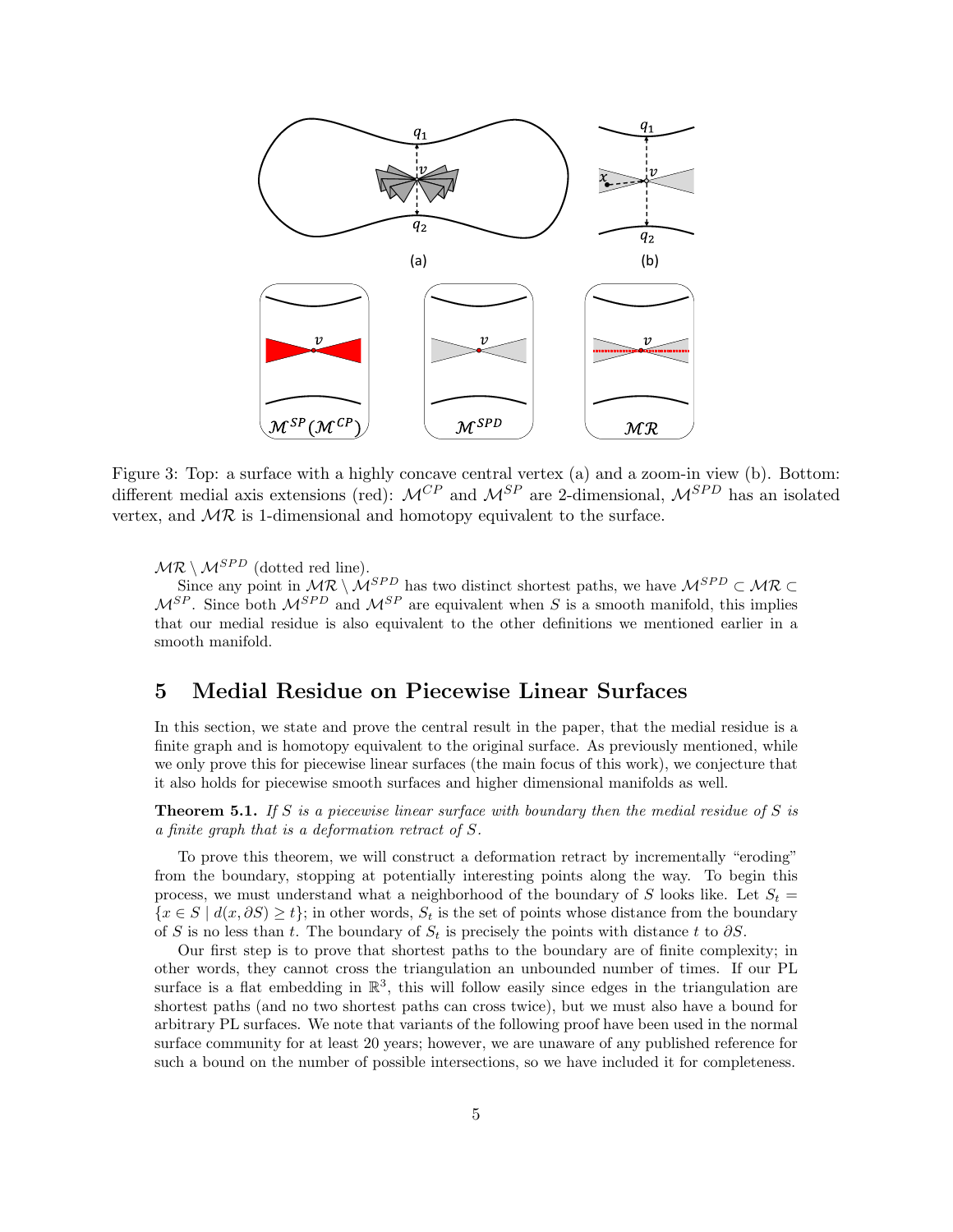

Figure 4: (a): illustration for the definition of a point  $x \in \mathcal{MR} \setminus \mathcal{M}^{SPD}$ . (b): a generic picture of  $MR$  at a concave vertex with multiple shortest path directions (solid line is  $M^{SPD}$  and dotted lines are  $MR \setminus M^{SPD}$ ).

Proposition 5.2. The number of intersections between any shortest paths and the underlying triangulation of an arbitrary PL-surface is  $\leq |E| \cdot \frac{2\pi}{\delta} \cdot \max_{e \in E} \frac{l(e)}{c_e}$  $\frac{(e)}{c_e}$ , where  $\delta$  is the minimum angle at any vertex of the triangulation,  $l(e)$  is the length of the edge e, and  $c(e)$  is the minimum distance between any pair of points on opposite edges of the quadrilateral formed by the two faces adjacent to an edge e.

*Proof.* Consider any geodesic path  $\gamma$ . If we unfold the PL triangles that  $\gamma$  intersects into the plane,  $\gamma$  must unfold to a straight line since it is a geodesic. Therefore,  $\gamma$  cannot wind around a single vertex more than  $\pi$  radians, since such a path could not unfold to a straight line. Therefore,  $\gamma$  must cross some diagonal after at most  $2\pi/\delta$  edge crossings, where  $\delta$  is the minimum angle in any of the triangles of our PL surface.

Now consider a shortest path  $\alpha$ . We will divide  $\alpha$  up into diagonal crossings and crossings which wind around a vertex (similar to the streets, ports, and junctions in [5]). Since a shortest path is a geodesic, we already know that there are at most  $2\pi/\delta$  crossings between each diagonal crossing; it remains only to bound the total number of diagonal crossings that  $\alpha$  can have.

Fix an edge e. The path  $\alpha$  can cross e diagonally many times. However, each such crossing adds a length  $\leq c_e$  to the total length of  $\alpha$ , since it must cross opposite edges of the rectangle formed by unfolding the triangles adjacent to e. Since  $\alpha$  is a shortest path, this means that each such crossing must be at least  $c_e$  apart on  $e$ , or else we could form a shorter path by instead following along e. So the shortest path  $\alpha$  can cross e at most  $l(e)/c_e$  times.

Putting this together, we have at most  $l(e)/c_e$  diagonal crossings of each edge, and at most  $2\pi/\delta$  crossings between each diagonal crossing, yielding the desired bound.  $\Box$ 

Next, we want to understand what the boundary of the surface looks like at each stage of the erosion process. Locally,  $\partial S_t$  consists of a union of straight edges and circular arcs. The straight edges correspond to points whose shortest paths to the boundary do not pass through a vertex of the triangulation, and the circular arcs to points whose shortest paths pass through a vertex. The previous proposition can be used to show that there are finitely many arcs and lines segments in  $\partial S_t$ :

**Lemma 5.3.** Given a piecewise linear S, for all but finitely many values of t,  $\partial S_t$  is a curve. In the cases where  $\partial S_t$  is not a curve,  $\partial S_t$  is a graph.

*Proof.* Consider a shortest path from a point x to the boundary of S where  $d(x, \partial S) = t$ . If the shortest path does not pass through a vertex, then there is some segment of  $\partial S_t$  around x that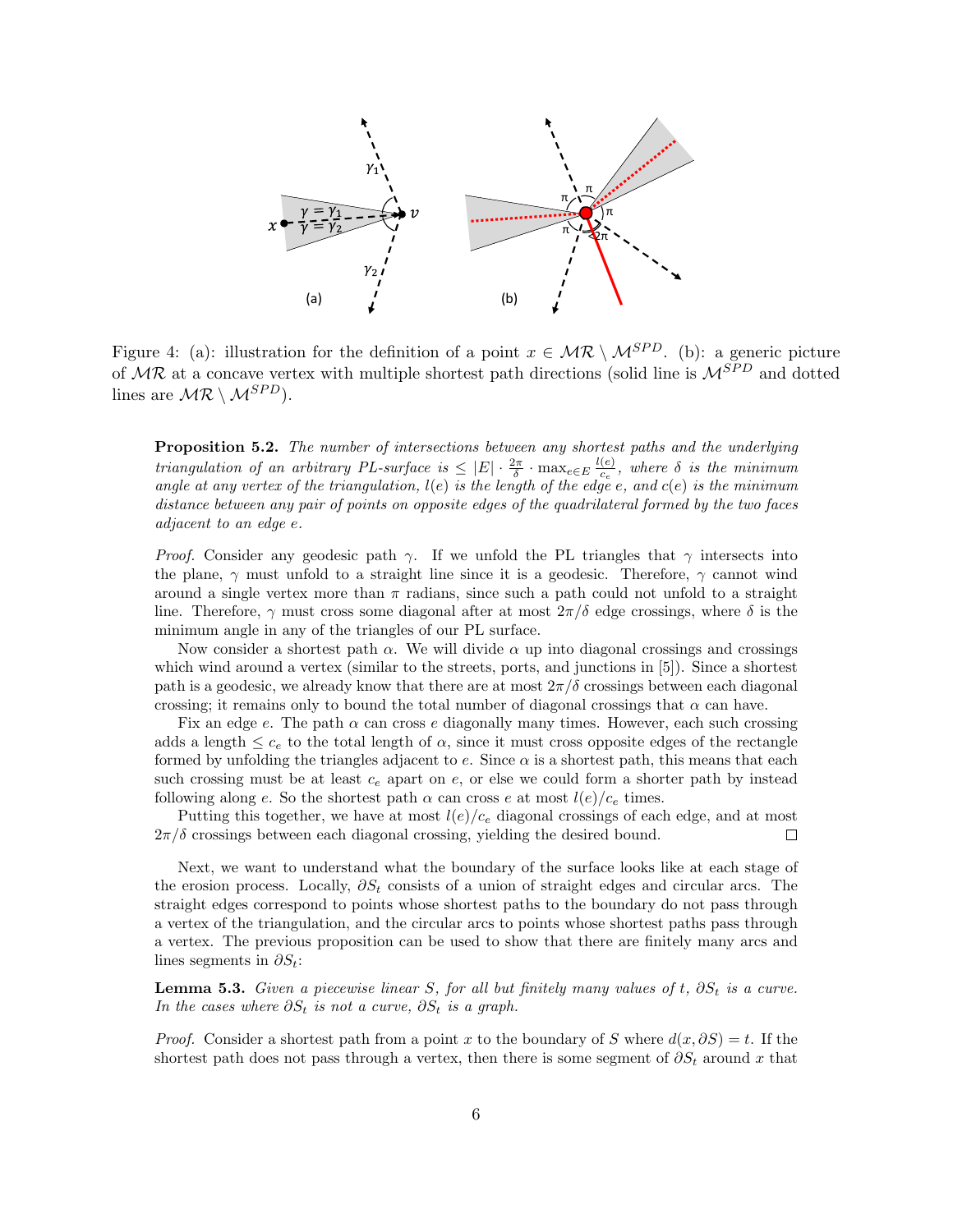is a straight line running "parallel" to an edge of  $\partial S$ ; to see this, simply unfold the triangles that the shortest paths crosses into a planar strip. If the shortest path passes through a vertex then, near x, there is a circular arc contained in  $\partial S_t$ . This gives a piecewise structure to  $\partial S_t$ since it is built from straight line segments and circular arcs. Each portion corresponds to a combinatorial type of shortest path to the boundary. The previous proposition implies that there are finitely many segments and arcs, directly implying that  $\partial S_t$  is a graph.

The straight lines correspond to solutions to equations of the form  $d(x, L) = s$  for some line L, and the circular arcs correspond to equations of the form  $d(x, v) + d(v, \partial S) = s$  for some vertex  $v$  of the triangulation. The vertices of the graph correspond to the intersection of three or more combinatorial types of shortest paths. The intersection of any such family consists of a unique point, which means that there are only finitely many possible vertices in the graph. Thus there are finitely many values of t where  $S_t$  is not a curve. Note these graph vertices have multiple directions for shortest paths to the boundary, so they lie in  $\mathcal{M}^{SPD}$ .  $\Box$ 

Notice that  $\mathcal{M}^{SPD}$  consists of points that have multiple shortest paths directions to the boundary. The above results allow us to bound the combinatorial types of these shortest paths. The points equidistant from the boundary in each shortest path direction are built locally from lines segments and circular arcs. So in a small neighborhood  $\mathcal{M}^{SPD}$  consists of the intersection of two curves that are either lines or circles. Hence,  $\mathcal{M}^{SPD}$  is built from lines, circles and parabolas. This leads to the following result:

**Lemma 5.4.** If S is piecewise linear, then  $\mathcal{M}^{SPD}$  is a finite graph.

Proof. As observed in the proof of the previous lemma, there are finitely many combinatorial types of shortest paths to the boundary.  $\mathcal{M}^{SPD}$  is built from intersections between multiple types of curves. The vertices come from the intersection of three or more as seen in the previous lemma. The rest come from the intersection of two curve types, which are at worst quadratic curves.  $\Box$ 

Now we are ready to describe the deformation retract, which immediately implies that  $MR$ is homotopy equivalent to the original PL surface. We will build our deformation retract based on an erosion process which intuitively "pauses" at times  $\{t_1, \ldots, t_k\}$ , where each  $t_i$  corresponds to one or more of these three possibilities:

- 1. There is a vertex v of the triangulation of S with  $d(v, \partial S) = t_i$ .
- 2.  $\partial S_{t_i}$  is not a disjoint union of curves but instead forms a graph.
- 3. There is a vertex v of  $\mathcal{M}^{SPD}$  with  $d(v, \partial S) = t_i$ .

The previous lemmas imply that the set of  $t_i$ 's is finite. We will consider the sets  $S_{t_i}$  based on our level sets at times  $\{t_1, \ldots, t_k\}$  described above, as well as the "slice" between two of our level sets,  $C_i = (S_{t_i} \setminus S_{t_{i+1}})$ . The following lemma actually shows how we can construct the deformation retract.

**Lemma 5.5.** For each  $t_i$ ,  $S_{t_{i+1}} \cup \mathcal{MR}$  is a deformation retract of  $S_{t_i} \cup \mathcal{MR}$ .

*Proof.* Consider the slice region  $C_i$  between two level curves. One of several cases could occur depending on what happens on the boundaries of this region, as illustrated in Figure 5.

The first case is that portions of the boundary  $\partial S_{t_i}$  meet at a convex corner. This is shown in Figure 5(a), where the shortest paths are shown on the left and the deformation retract on the right. At such a corner point v, there is a segment of  $\mathcal{M}^{SPD}$  going from  $\partial S_{t_i}$  to  $\partial S_{t_{i+1}},$ which bisects the convex corner at v. Shortest paths from points on this segment hit  $\partial S_{t_i}$  near v. The deformation retract follows these curves.

The second case is that portions of the boundary  $\partial S_{t_i}$  meet at a concave corner, see Figure 5(b). Note that the concave corner  $v$  must contain a shadow rooted at  $v$  where there is a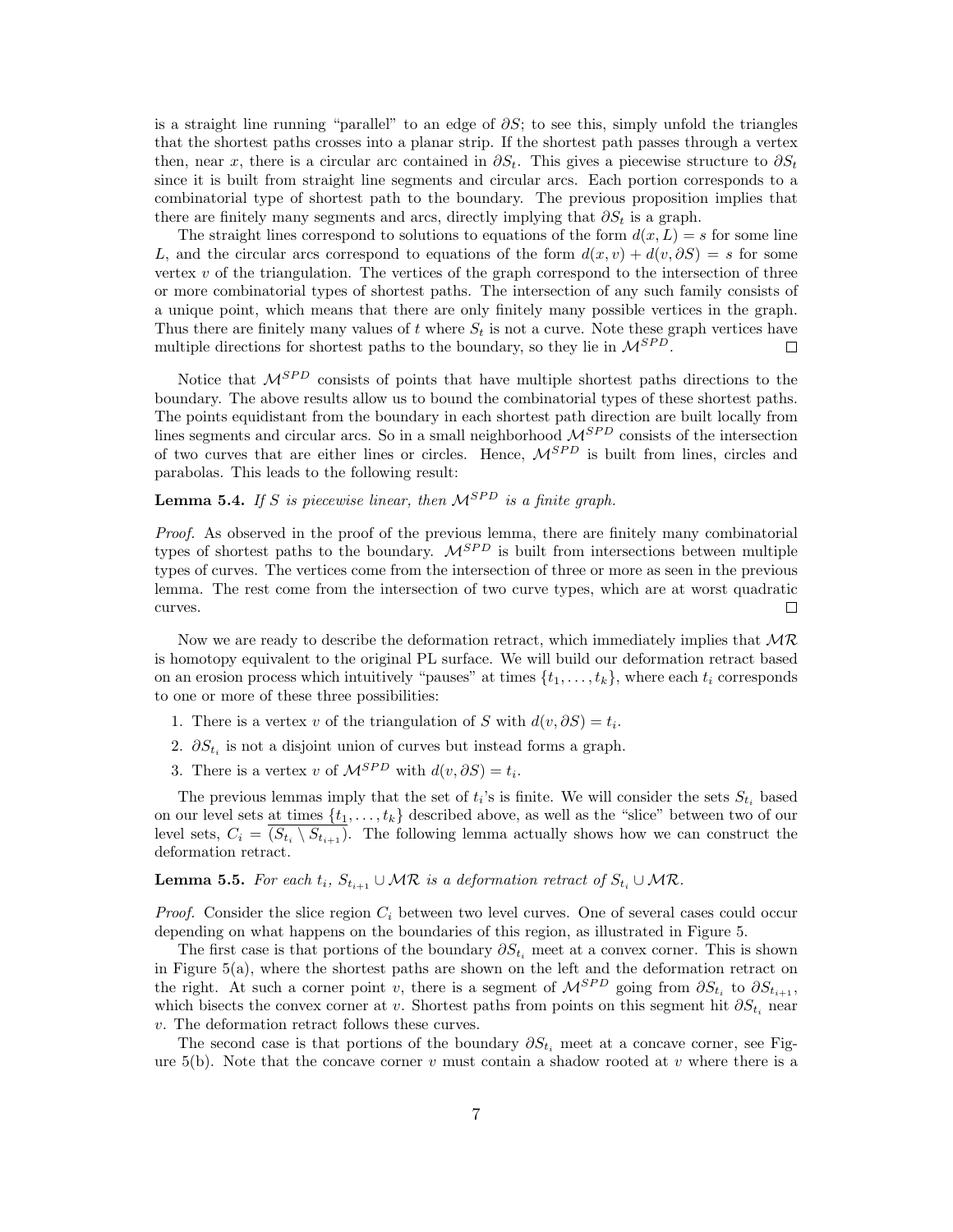

Figure 5: The shortest paths (black arrows), medial residue (red lines) and deformation retract (blue arrows) at the points in the slice region.

cone of shortest paths going through v. By definition of  $MR$ , if  $v \in MR$  then the bisector of the shadow will be in  $\mathcal{MR} \setminus \mathcal{MR}^{SPD}$ . However, the deformation retract cannot simply follow the shortest paths exactly, as this would not be continuous at v; observe in the figure that points near  $v$  are taken to opposite sides of the bisector and do not move continuously. Instead, very near this point, the deformation retract will take points to either the bisector or the full shadow, as shown on the right in Figure 5(b). Note that the reparameterization continuously deforms points from  $\partial S_{t_i}$  onto the union of  $\partial S_{t_{i+1}}$  and  $\mathcal{MR}$ .

In the third case, consider points  $v \in \partial S_{t_i}$  where the  $\partial S_{t_i}$  is smooth. A single shortest path passes through v. If  $v \notin MR$ , the deformation retract simply follows this path backwards, as shown in Figure 5(c). Otherwise, if  $v \in \mathcal{MR}$ , there is a segment of a bisector in  $\mathcal{MR}$  that contains v and continues in a direction that is perpendicular to  $\partial S_{t_i}$ . In this situation (as in the second case above), the shortest paths cannot be used as a deformation retract as it would not be continuous at that v. However, a similar re-parameterization as in the second case can be used in a local neighborhood of this portion of  $MR$  to construct a deformation retract, as shown in Figure 5(d).

Note that it is possible that  $\partial S_{t_i}$  is a graph, in which case the deformation retract described in the three cases above can be applied to individual components of  $C_i$  that are incident to a point  $v \in \partial S_{t_i}$ .

 $\Box$ 

Finally, to show that  $MR$  is a finite graph, we observe that the set of concave vertices in  $\mathcal{M}^{SPD}$  and the set of sectors around each such vertex are both finite on a PL surface, which implies that  $\mathcal{MR} \setminus \mathcal{M}^{SPD}$  consists of a finite number of straight geodesic paths that bisect these sectors. Together with our previous lemma that  $\mathcal{M}^{SPD}$  is a finite graph, this completes the proof of Theorem 5.1.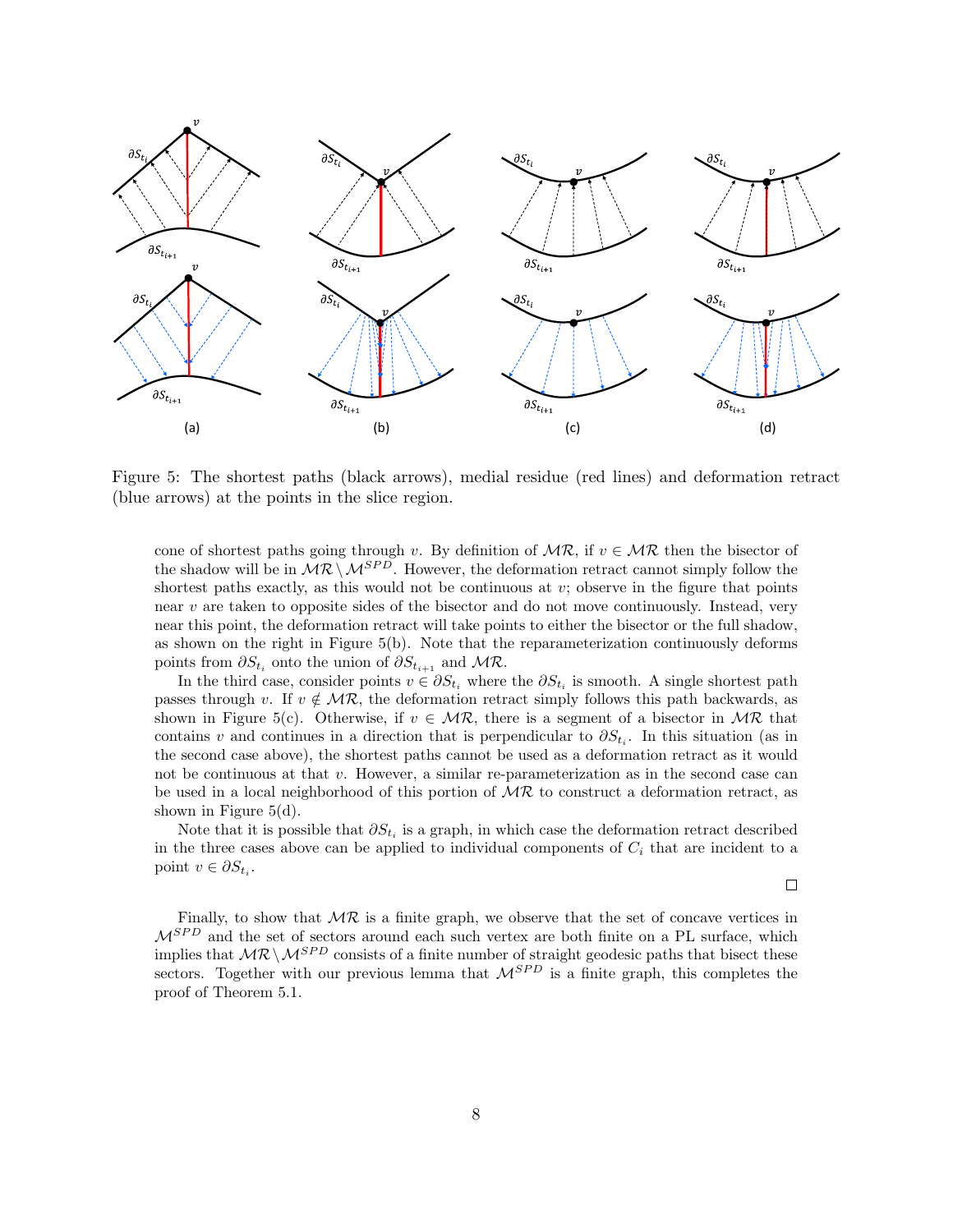

Figure 6: (a): A simple surface consisting of 5 triangles incident to a concave vertex  $(v_1)$ . (b): the surface is cut open along  $\{v_5, v_1, v_2\}$  and the subdivision is shown on each part after flattening onto the plane. The root and last edge sequence of each labelled cell is listed below. (c): the medial residue consisting of  $\mathcal{M}^{SPD}$  (red solid lines and red dots) and a bisector (red dotted line). Green arrows indicate shortest path directions for some segments in  $\mathcal{M}^{SPD}$ .

# 6 Algorithm

We next give an overview of our algorithm to compute the medial residue on a piecewise flat surface with triangle faces in  $\mathbb{R}^3$ , a commonly used discretization in many applications.

We first recall some essential properties of shortest paths on a triangulated surface  $S$  [12, 7]. We assume the boundary  $\partial S$  consists of vertices and edges of some triangle faces. A shortest path p that connects any point  $x \in S$  to the boundary  $\partial S$  originates either from a vertex or an interior point of an edge. In the latter case,  $p$  is orthogonal to that originating edge. The path  $p$  may go through some vertex of  $S$ , and if it does, both the left and right curve angles made by p at that vertex are greater than or equal to  $\pi$ . Away from the vertices, p is a straight line segment after unfolding the triangles that  $p$  goes through onto a plane. We call the last vertex visited by p before reaching x the root of p. If p does not go through any vertex, the root is the originating vertex or edge on  $\partial S$ . The *last edge sequence* of p is the (possibly empty) sequence of edges that  $p$  goes through between the root and  $x$ .

The starting point of our algorithm is a subdivision of each triangle face into regions where the shortest paths have a common combinatorial structure. Given a face  $f$ , a root  $r$  (being either a vertex or edge), and an edge sequence E, a cell is the set of points  $x \in f$  such that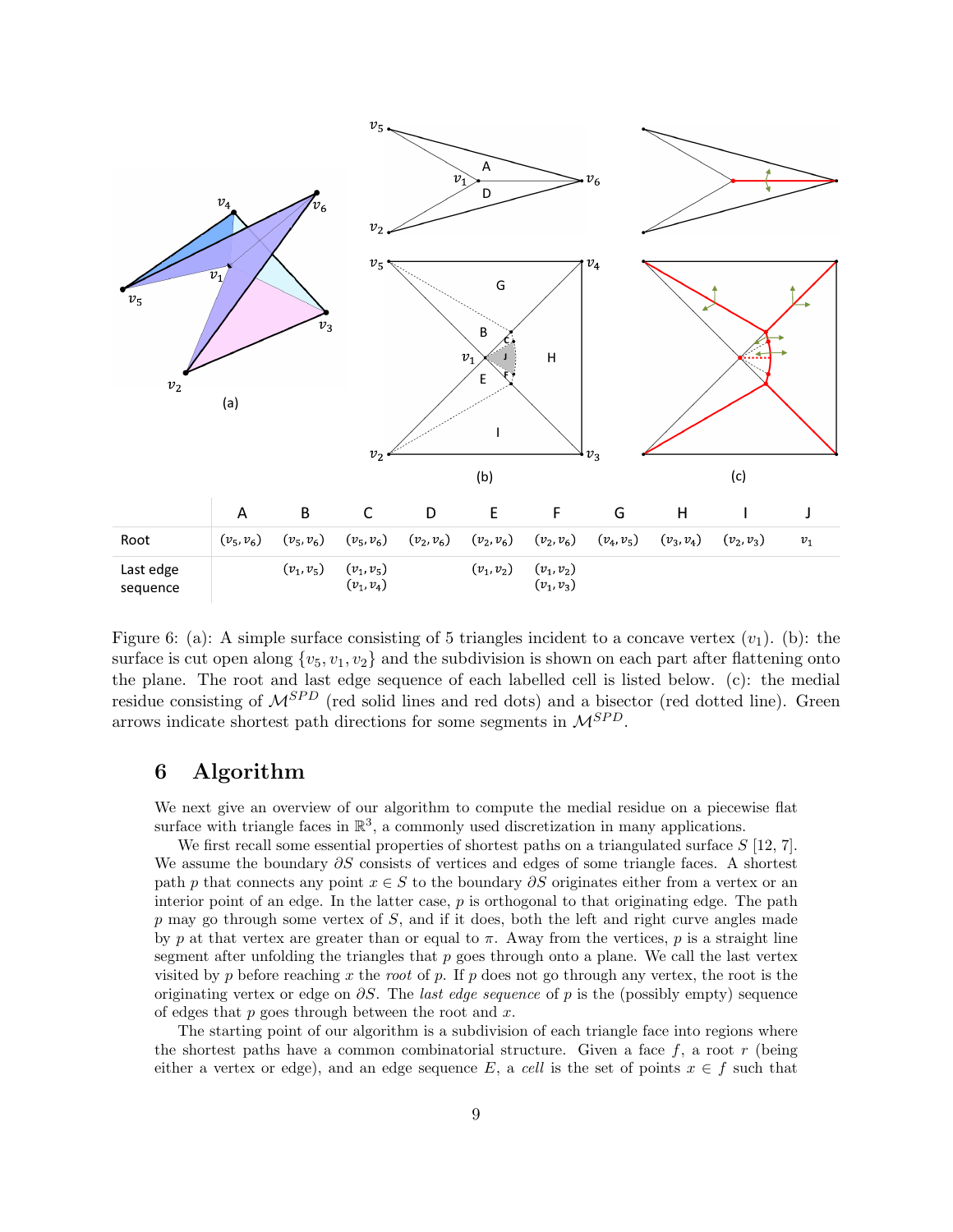some shortest path from x to  $\partial S$  has root r and last edge sequence E. The curve segments that bound the cells (including both interior segments on  $f$  and the segments on the edges of f) form a graph, which is called the *subdivision graph*. An example subdivision graph is shown in Figure 6 (b) for the surface in (a). The subdivision can computed using an easy extension of existing methods [13, 12, 7] in  $O(n^2 \log n)$  time and  $O(n^2)$  space. This is described in Section 6.1.

Given the subdivision graph, our algorithm first identifies a subset of the graph as  $\mathcal{M}^{SPD}$ . then adds in the bisectors to form the complete  $MR$ . Both steps can be done in  $O(n^2)$  time and space, where  $n$  is the number of triangles of the surface. The overall process, taking into account the creation of the face subdivision, can be done in  $O(n^2 \log n)$  time and  $O(n^2)$  space. The two steps are described in Section 6.2 and 6.3. We assume exact arithmetic is used to precisely compute distances and angles.

### 6.1 Face subdivision

The subdivision graph can be obtained in two phases. In the first phase, we subdivide each triangle edge into intervals such that points within one interval share the same root and last edge sequence in their shortest paths to the boundary. This can be done in  $O(n^2 \log n)$  time and  $O(n^2)$  space using a "continuous Dijkstra" algorithm that was introduced by Mitchell et al. [12] for distance to point sources and later extended to both point and edge sources by Fort and Sellares [7].

In the second phase, the edge intervals are propagated into the interior of each triangle to form cells. Mount [13] gave an algorithm with  $O(n)$  time and space within each triangle, which is a modification of the divide-and-conquer algorithm for computing generalized Voronoi diagram [16]. He also showed that the total number of cells, as well as the number of segments in the subdivision graph, on S is bounded by  $O(n^2)$  ( $O(n)$ ) for each face). Although the algorithm was presented for distances to point sources, it only needs to be slightly modified to work for edge sources as well. First, the "spokes" [16], which are used in the algorithm for efficient tracing of segments that bound a cell, are slightly different between a cell whose shortest paths are rooted at a vertex and a cell whose shortest paths are rooted at an edge. While the spokes emanate from the root vertex in the first case, they are parallel and orthogonal to the root edge in the second case. Second, the kinds of segments in the subdivision graph will include parabolas in addition to straight lines and hyperbolas. Neither adjustment increases the complexity of the algorithm or of the resulting subdivision graph.

# 6.2 Computing  $\mathcal{M}^{SPD}$

First, we observe the following relation between  $\mathcal{M}^{SPD}$  and a subdivision graph:

**Lemma 6.1.**  $M^{SPD}$  is a subset of the subdivision graph.

*Proof.* We first show that cells have disjoint interiors. Consider a cell  $c$  in a triangle  $f$  with root r and last edge sequence  $E$ . The distance to the boundary over the interior of c is either a linear or quadratic function, since it is defined by a distance function in an unfolded sequence of planar triangles where  $r$  (the root of the unfolded sequence of triangles) is either an edge or a point in the sequence of triangles. This function is unique for each pair of  $\{r, E\}$ . Since two distinct polynomial distance functions cannot have a region of points with non-zero area where the two functions are equal, c cannot share a non-trivial region with another cell that has a different root or last edge sequence.

Since cells have disjoint interiors, the shortest paths from any interior point  $x$  in  $c$  to the boundary all have root  $r$  and last edge sequence  $E$ . These paths have to follow a common direction at x, as the distance function over c has no critical points. Hence x is not in  $\mathcal{M}^{SPD}$ .  $\Box$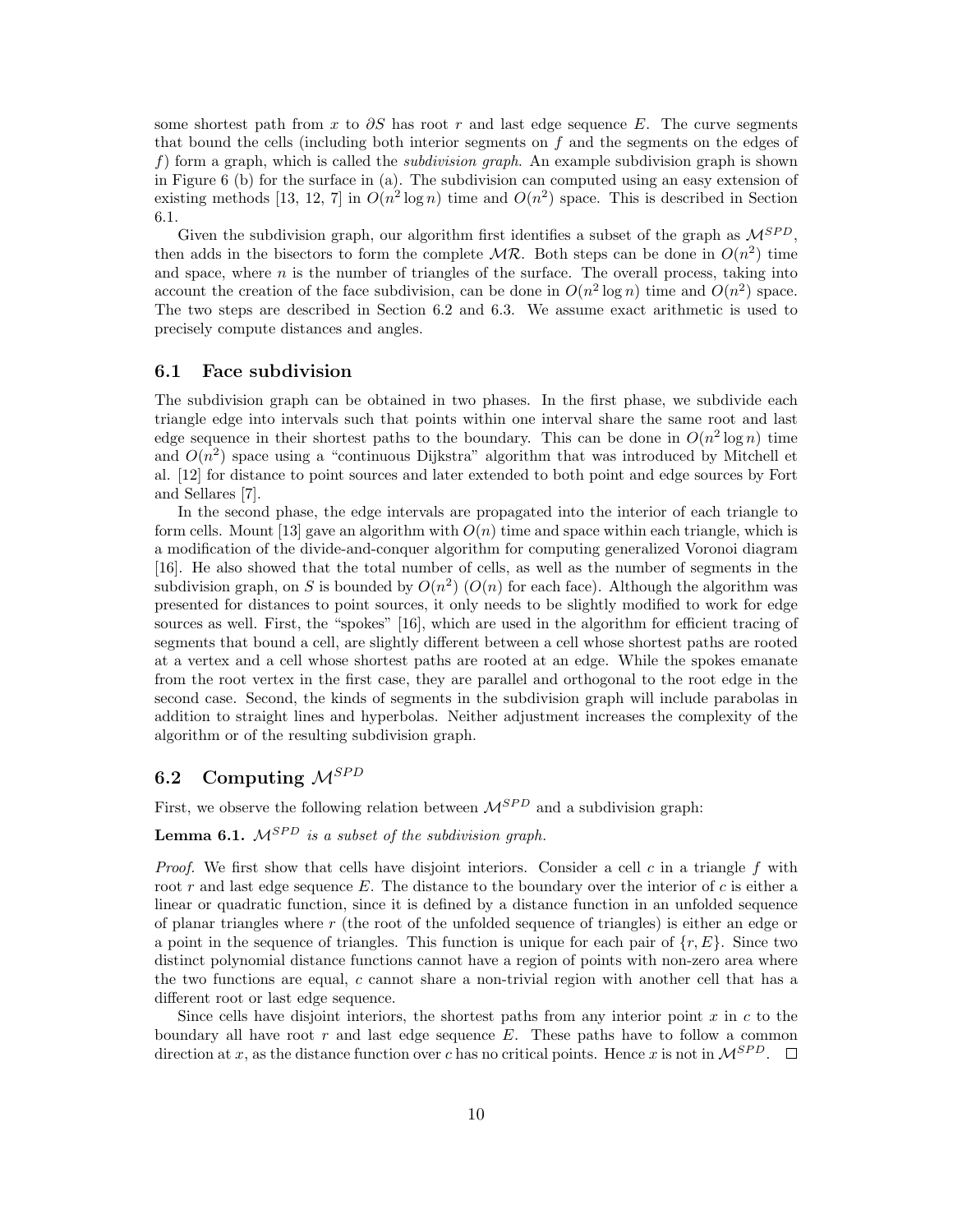For a point  $x$  on the subdivision graph, the set of possible directions of shortest paths to the boundary starting at  $x$  can be obtained by examining the cells that  $x$  is incident to. For each incident cell on a face f whose root is  $r$  and last edge sequence is  $E$  such that  $x$  is away from r, the straight line direction from x to r (or the orthogonal direction to r if r is an edge) in the plane of f after unfolding the triangles along  $E$  is a shortest path direction of  $x$ . It follows that x is in  $\mathcal{M}^{SPD}$  if there are two incident cells of x that give different shortest path directions at x. However, there are infinitely many points on the subdivision graph, and point-by-point checking for shortest path directions would be impractical. Fortunately, we only have to do the checking once for each segment in the subdivision graph, as ensured by the following lemma:

**Lemma 6.2.** Let h be a segment in the subdivision graph, then either all interior points of h lie in  $\mathcal{M}^{SPD}$  or none of them does.

*Proof.* Suppose  $x \in h$  has a unique shortest path direction to the boundary. We will show that all points on  $h$  have a unique shortest path direction as well.

Let the two cells  $c_1, c_2$  on the two sides of h have roots  $r_1, r_2$  and last edge sequences  $E_1, E_2$ . Unfold triangles respectively along  $E_1$  and  $E_2$  onto a common plane L that contains h, and let the locations of the two roots on the respectively unfolded triangles be  $r_1^*$  and  $r_2^*$ . Denote the distance function defined by these two unfolded roots over L as  $f_1, f_2$ , such that  $f_i(z) = d_i + \|z - r_i^*\|$  if  $r_i$  is a vertex with distance  $d_i$  to the boundary and  $f_i(z) = n_i^* \cdot (z - q_i^*)$  if  $r_i$ is an edge on the boundary whose normal and midpoint location after unfolding are respectively  $n_i^*$  and  $q_i^*$ . Note that the shortest path direction at x given by cell  $c_i$  after unfolding is opposite to the gradient direction of  $f_i$  at x. We consider two cases, and in each case we show that both  $f_1, f_2$  have the same gradient direction at any point on h:

- 1. If  $r_1^* = r_2^*$ , we have  $f_1 = f_2$  (in case of vertex roots,  $d_1 = d_2$  because  $f_1, f_2$  are identical on x which is away from  $r_1^*$  and  $r_2^*$ ).
- 2. If  $r_1^* \neq r_2^*$ ,  $f_1 \neq f_2$  but they have the same value and gradient direction at x. The only possible scenario would be either 1) both  $r_1, r_2$  are vertex roots and  $\{r_1^*, r_2^*, x\}$  are colinear, or 2) (without loss of generality)  $r_1$  is a vertex root and  $r_2$  is an edge root and the line connecting x and  $r_1^*$  is orthogonal to  $r_2^*$ . In both cases, the loci where  $f_1 = f_2$ , which contains  $h$ , is a straight line and the gradient direction of both functions at any point on that line follows the line.

$$
\Box
$$

The algorithm simply goes through each element (a vertex or a segment open at its ends) of the subdivision graph. For each element l, it picks an arbitrary point  $x \in l$  and gathers shortest path directions at x by examining each incident cell of l. l is included in  $\mathcal{M}^{SPD}$  as soon as two distinct shortest path directions are found. An example output of the algorithm is shown in Figure 6 (c), which also shows the shortest path directions for several segments in  $\mathcal{M}^{SPD}$ .

Since computing the shortest path direction given a cell takes constant time, the complexity of the algorithm is proportional to the number of pairs of an element and an incident cell, which is linear to the number of elements in the subdivision graph. The algorithm uses a data structure that maintains adjacency between cells and subdivision graph elements, which is again linear to the complexity of the graph. Hence computing  $\mathcal{M}^{SPD}$  can be done in  $O(n^2)$  time and  $O(n^2)$ space.

# 6.3 Computing  $MR \setminus M^{SPD}$

We use a tracing algorithm to compute bisectors that make up  $MR \setminus M^{SPD}$ . For each sector bounded by shortest path directions at some concave vertex  $v \in \mathcal{M}^{SPD}$ , we start tracing a straight and shortest path from  $v$  in the bisecting direction of the sector. Note that each such bisector also bisects a shadow rooted at  $v$ . Tracing proceeds in a cell-by-cell manner, creating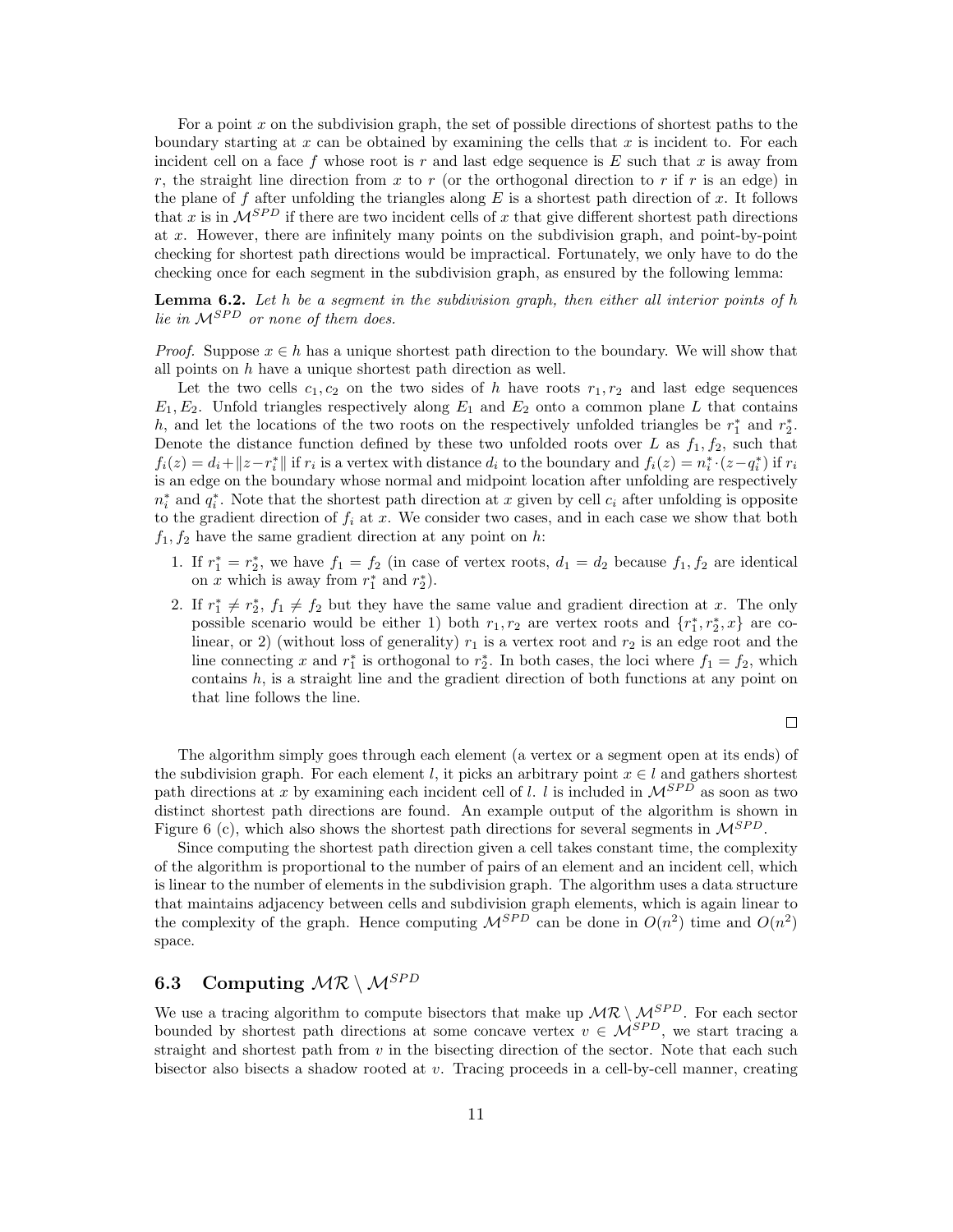straight line segments within each cell and maintaining straightness while marching to the next cell. Tracing ends when the path hits a segment or vertex of the subdivision graph that belongs to  $\mathcal{M}^{SPD}$ . An example bisector is shown in Figure 6 (c). Note that in this example, the bisector connects the two disconnected components of  $\mathcal{M}^{SPD}$ .

To efficiently identify the shadows, we first observe that the set of shadows rooted at  $v$ are precisely covered by those cells incident at  $v$  whose shortest paths to the boundary have v as their root (e.g., the shaded cell J in Figure 6 (b)). In general, each shadow is covered by a sequence of such cells  $\{c_1, c_2, \ldots, c_k\}$  such that  $c_i$  and  $c_{i+1}$  share a common segment in the subdivision graph. Given the adjacency structure between cells in the subdivision graph, detecting all shadows at  $v$  takes time linear to the number of cells incident to  $v$ , and hence detecting all shadows at all vertices can be done in  $O(n^2)$  time. Since the number of shadows is no more than the number of cells, the storage needed is bounded by  $O(n^2)$ .

Tracing within a cell involves intersecting a line with several low-degree algebraic curves. Since the intersection of a cell with a shortest path to the boundary is a single line segment [13], tracing in a cell can be done in time linear to the number of segments of the cell. Marching from one cell to the next can be done in constant time using an adjacency structure. To bound the complexity of tracing all bisectors, the key is to observe that each cell can contain a non-trivial portion of at most one bisector. This is because only a cell whose shortest paths to the boundary are rooted at some vertex may contain a bisector rooted at the vertex, and the angle made by any two bisectors rooted at a vertex is at least  $2\pi$ . So the total tracing time for all bisectors is bounded by the sum of number of segments over all cells, which is  $O(n^2)$ . Tracing uses  $O(n^2)$ space since it adds only a constant amount of additional data per element of the subdivision graph.

## 7 Future Directions

As an extension, we are exploring a similar "residue" definition for the *cut locus*, which is closely related to the medial axis. The cut locus of a point  $x$  is formally defined in terms of the tangent space, but it can be thought of as the set of points where minimizing geodesics starting at  $x$  are no longer minimizing. On piecewise linear surfaces even defining the cut locus is a challenge, since the tangent space is not well defined in a non-smooth setting. In practice, the most commonly used definition of the cut locus of a point  $x$  in a non-smooth setting is the closure of the set of points which have two distinct geodesics to  $x$ . This simple definition has the same difficulties as the medial axis on piecewise linear surfaces, since it can contain 2-dimensional sheets. As a result, algorithms for computing cut locus on a triangulated mesh either use approximation [2], remain limited to convex surfaces [10], or compute a variation (often called the cut graph) where only edges of the triangulation may be used [4, 6].

There is an obvious connection between the cut locus of a point and the medial axis, since the cut locus can be thought of as the medial axis of the surface with a puncture around the point; see for example Wolter's work connecting the two [19]. The cut locus is homotopy equivalent to the space minus the source point, and so it is useful for getting information about the topology of a space. However, just like the medial axis, the cut locus may fail to be a low-dimensional structure on a piecewise smooth surface; in fact, even on smooth Riemannian manifolds, the cut locus can form any infinite graph [9], so computing it in this setting is impossible. However, by replacing  $\partial S$  in Definition 4.1 with a point source x, we can similarly define a *cut residue* from x. The homotopy and curve network properties in Theorem 5.1 should hold for cut residue when S is a piecewise linear surface. Since the face subdivision on a piecewise flat surface in  $\mathbb{R}^3$  can be computed from any set of vertex or edge sources, our algorithm for computing the medial residue should be directly applicable (with the same complexity) to compute the cut residue on such surfaces.

Another future direction for work is extending our medial residue definition to higher dimen-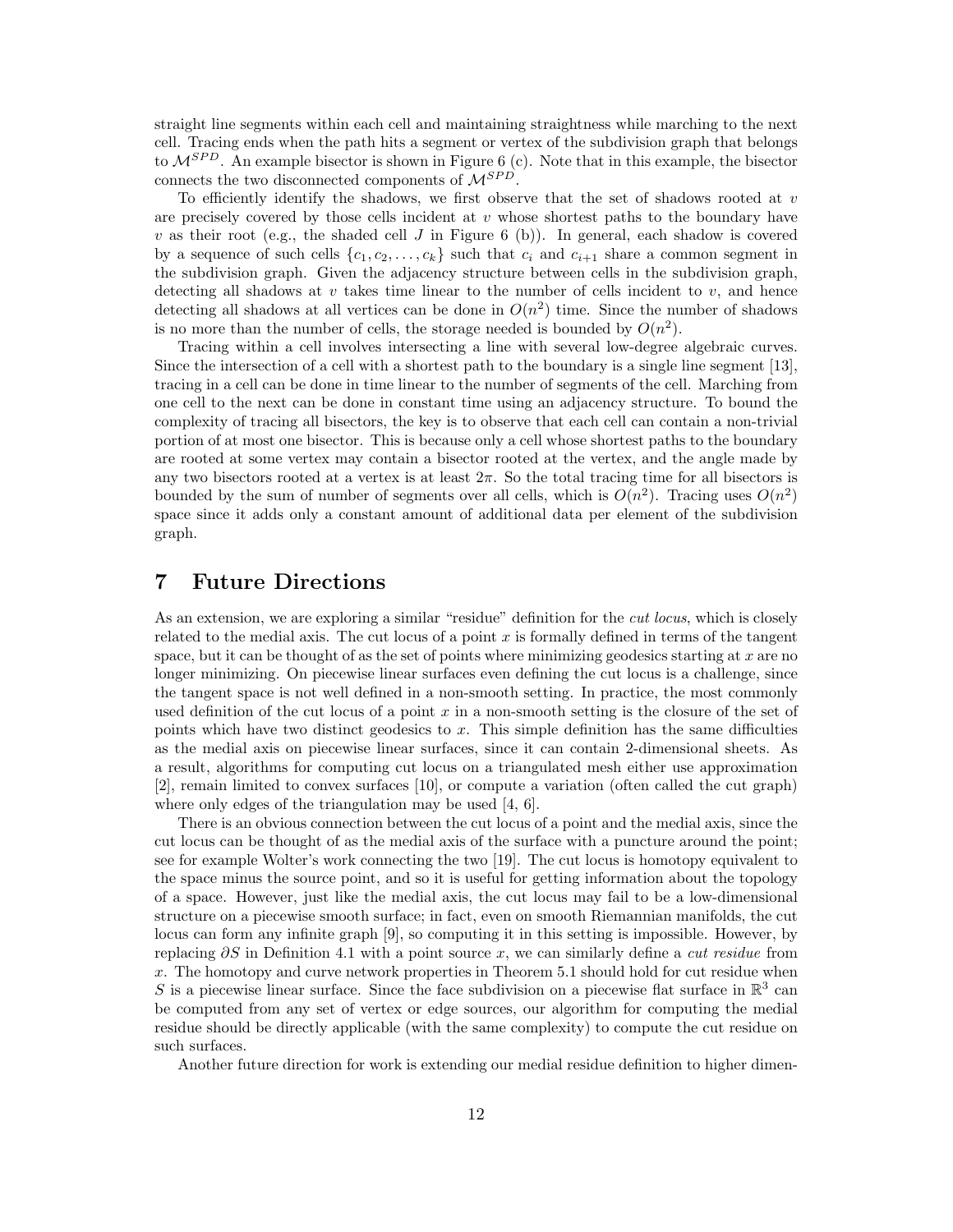sional piecewise linear manifolds. In fact, the definitions of straight curves and bisectors can be generalized to higher dimensions. Essentially, a straight curve is one where at every point the angle between the incoming and outgoing curve is maximized. Bisectors generalize to curves whose angle to the boundary is as large as possible. With these ideas, the medial residue can be defined for any piecewise-linear manifold in any dimension. We in fact conjecture that in every dimension the medial residue has the correct dimension and remains homotopy equivalent the the manifold.

Last but not least, we are also working on an implementation of the medial residue algorithm described here. The implementation will allow us to evaluate the practical performance of the algorithm on real inputs. Since the practical performance of the "continuous Dijkstra" algorithm by Mitchell et al. [12] has been shown to be much better than the theoretical bounds [17], we are hopeful that the same observation can be made with our algorithm.

# References

- [1] H. Blum. A transformation for extracting new descriptors of form. Models for the Perception of Speech and Visual Form, pages 362–80, 1967.
- [2] Tamal K. Dey and Kuiyu Li. Cut locus and topology from surface point data. In Proceedings of the 25th Annual Symposium on Computational Geometry, SCG '09, pages 125–134, New York, NY, USA, 2009. ACM.
- [3] Manfredo P. Do Carmo. Differential Geometry of Curves and Surfaces. Prentice Hall, 1976.
- [4] Jeff Erickson and Sariel Har-Peled. Optimally cutting a surface into a disk. In Proceedings of the 18th Annual Symposium on Computational Geometry, SCG '02, pages 244–253, New York, NY, USA, 2002. ACM.
- [5] Jeff Erickson and Amir Nayyeri. Tracing compressed curves in triangulated surfaces. In Proceedings of the 2012 symposuim on Computational Geometry, SoCG '12, pages 131–140, New York, NY, USA, 2012. ACM.
- [6] Jeff Erickson and Kim Whittlesey. Greedy optimal homotopy and homology generators. In Proceedings of the 16th Annual ACM-SIAM Symposium on Discrete Algorithms, SODA '05, pages 1038–1046, Philadelphia, PA, USA, 2005. Society for Industrial and Applied Mathematics.
- [7] M. Fort and J.A. Sellares. Generalized source shortest paths on polyhedral surfaces. In Proceedings of the 23rd European Workshop on Computational Geometry, pages 186–189, March 2007.
- [8] Allen Hatcher. Algebraic Topology. Cambridge University Press, 2002.
- [9] Jin ichi Itoh and Costin Vîlcu. Every graph is a cut locus. Preprint on arxiv:1103.1759, 2011.
- [10] Jin-ichi Itoh and Robert Sinclair. Thaw: A tool for approximating cut loci on a triangulation of a surface. Experimental Mathematics, 13(3):309–325, 2004.
- [11] André Lieutier. Any open bounded subset of  $\mathbb{R}^n$  has the same homotopy type as its medial axis. Computer-Aided Design,  $36(11):1029 - 1046$ , 2004. Solid Modeling Theory and Applications.
- [12] Joseph S. B. Mitchell, David M. Mount, and Christos H. Papadimitriou. The discrete geodesic problem.  $SIAM$  J. Comput.,  $16(4):647-668$ , August 1987.
- [13] David Mount. Voronoi diagrams on the surface of a polyhedron. Technical report, Dept. of Computer Science, Univ. of Maryland, Baltimore, MD, 1985.
- [14] James Munkres. Topology. Pearson, 2000.